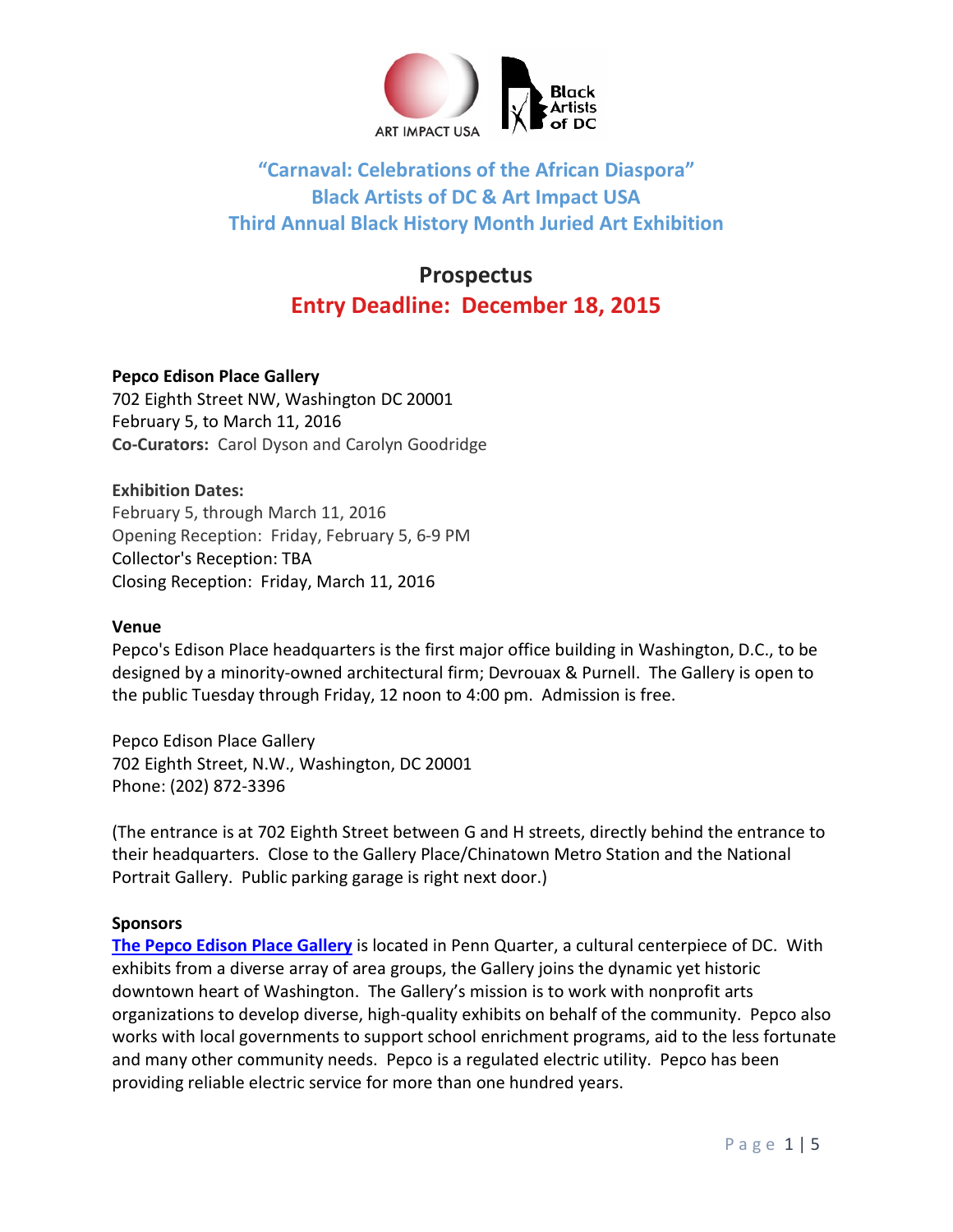**[Black Artists of DC](http://www.artimpactusa.org/badc-membership.html)** was founded in 1999 by Viola Leak (Textiles), "Planta" Jacqueline Reeder (Painting and Drawing), and "Aziza" Claudia Gibson-Hunter (Printmaking, Painting). The first meeting was held at the home of Viola Leek and was attended by about 10 artists. Six years later Black artists of DC was a group with a mailing list of over 125 artists, and an internet group site of over 90 working artists, curators, art enthusiasts and gallery owners from Washington DC, Maryland and Virginia. Artists have joined from other states. Today the list serve reaches out to over 450 artists. The work from these artists: masters, emerging, student, and novice, is growing stronger through the encouragement of each other. The work spans all media, subject matter, and style.

[Art Impact USA](http://www.artimpactusa.org/) is a non-profit organization dedicated to supporting artists so they are better able to shine the light of their creativity, nourishing humanity with inspiration. Art Impact USA emboldens an enriched community through support of its artists. Artists need support to build their careers and finance their artistic endeavors and share their creations. By cultivating young, emerging artists and supporting seasoned artists we can make this a better world. By creating synergistic relationships between businesses, non-profit organizations and artists around the world, Art Impact USA creates art exhibitions where our artists shine the light of their creativity to benefit humanity, inspiring communities and their leaders.

#### **About the Curators**

#### **Carol R. Dyson**

President of Black Artists of DC. An Arts Educator who studied Art History at Howard University. Curator in Residence at Bus Boys and Poets.

#### **Carolyn Goodridge**

Executive Director of Art Impact USA, Inc. A native of Trinidad & Tobago, West Indies. An artist who received her M.F.A. from the University of North Carolina, Chapel Hill. Exhibited widely, including the Guggenheim Museum in New York City, Hampton University Museum, Hampton, VA, Ackland Art Museum, Chapel Hill, NC, Museum of African American Art, Tampa, FL, and many others. Goodridge is a professional member of the American Alliance of Museums, the National Association for Professional Women, the College Art Association, and Ambassador of the Smithsonian's National Museum of African American History and Culture.

**[Click Here to Proceed to the Entry](http://www.artimpactusa.org/carnaval-entry-guidelines.html) Guidelines**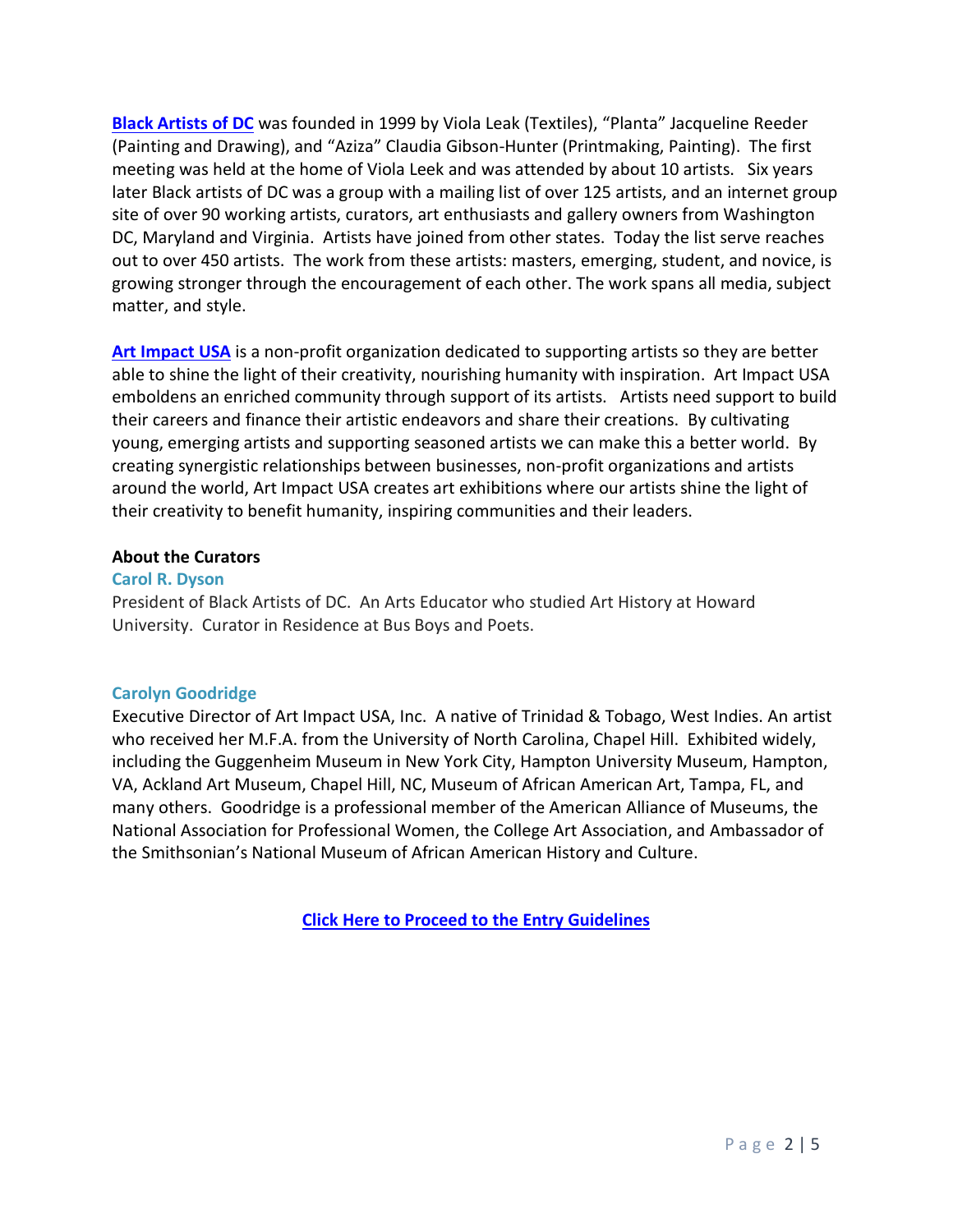

# **"Carnaval: Celebrations of the African Diaspora" Black Artists of DC & Art Impact USA Third Annual Black History Month Juried Art Exhibition**

# **Entry Guidelines December 18, 2015 Deadline**

## **Eligibility**

Open to all artists 18 years of age and older.

## **Entry Deadline**

All entries must be submitted online by 11:59 PM EDT on Friday, December 18, 2015.

## **Exhibition Dates**

February 5, through March 11, 2016 Opening Reception: Friday, February 5, 6-9 PM Collector's Reception: TBA Closing Reception: Friday, March 11, 2016

#### **Acceptable Media**

Original artwork. All 2D media including photography (and 3D bas relief art work created to be hung on a wall) is eligible (excluding video). All work must be ready to hang with the correct strength wire in place (no saw tooth or other types of hangers). No holes are permitted to be punched in the Pepco Edison Place Gallery walls. [Click here to view the Gallery's Arakawa](http://www.artimpactusa.com/arakawa.html)  [hanging system hooks.](http://www.artimpactusa.com/arakawa.html) Works on paper must be framed.

## **Size/weight restrictions**

96 inches (8 ft.) is the maximum width for work. Large format work is encouraged. No work may be suspended from the ceiling or placed on stands. Each piece must weigh less than 50 lbs. (22.7 kg).

## **Entry fees (non-refundable)**

\$35 for BADC or AIUSA members, \$45 for non-members. Non-members are greatly encouraged to join BADC and/or AIUSA. Become a member prior to submitting your entry if you want to enjoy the \$10 discount pertaining to this Artist Call. Payment may be submitted online through PayPal or by check.

#### **Preparation of artist entries**

Each artist may submit up to *five* images of their work. Each image should be at least 1MB,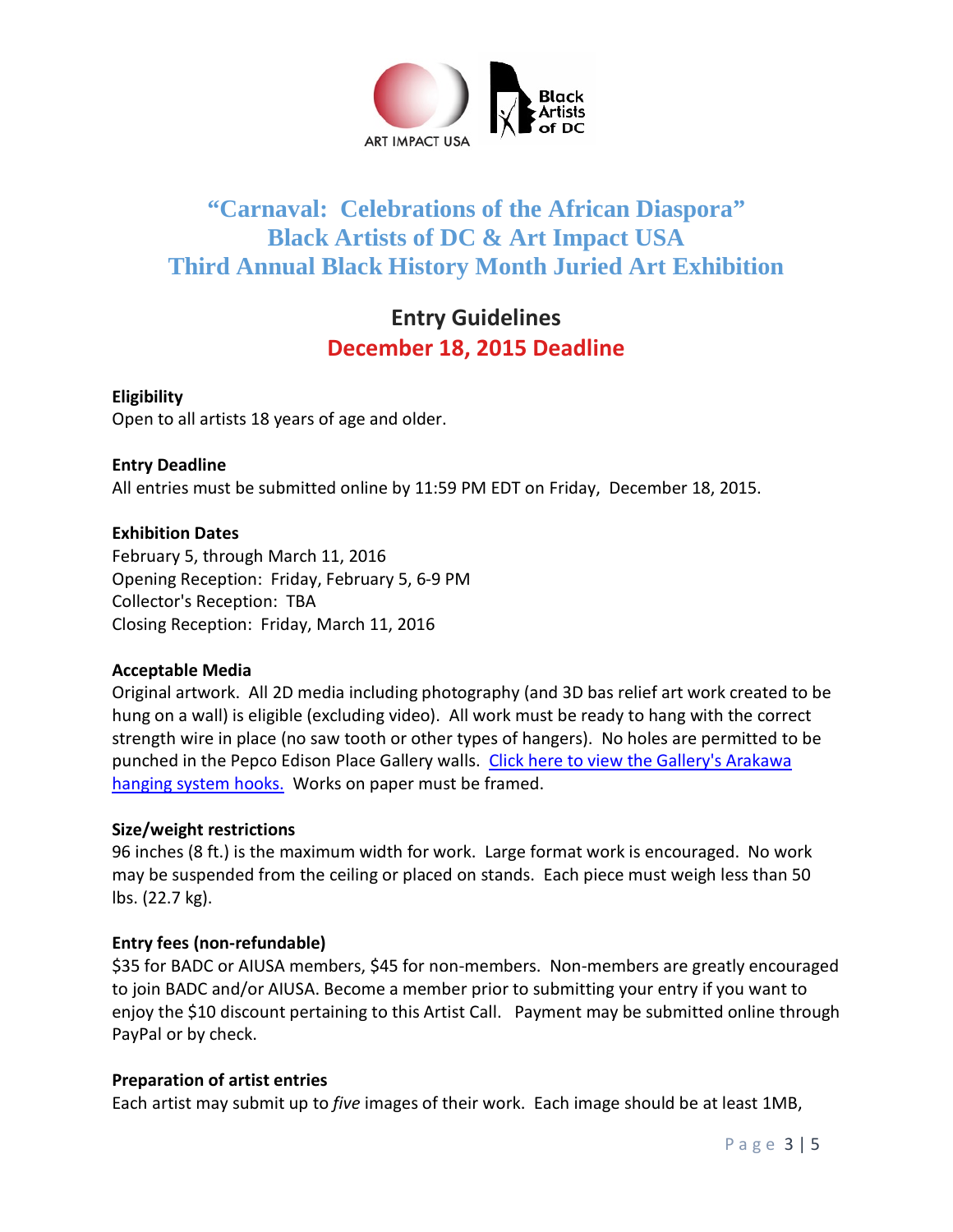JPEG format, and maximum quality. Please include the title, size, price, year made and materials used for each work.

**Selection process:** Artwork will be selected online from the images submitted.

**Criteria for Selection:** Artwork submissions will be selected based on the following elements of artistic expression:

- 1. Interpretation and the clarity of the theme "Carnaval: Celebrations of the Diaspora" to the viewer.
- 2. Creativity and originality of the depicted theme.
- 3. Quality of artistic composition and overall design based on the theme.
- 4. Overall impression of the art. What is the effect of the artwork in general and as a whole? Overall, does the artwork stand on its own as a complete and outstanding work of art?

## **Artist notification**

Artists will be notified by email of acceptance or non-acceptance by the end of the business day, Monday, December 21, 2015. At the time of the hanging of the exhibition, the curators reserve the right to decline work that differs significantly from the submitted imagery.

#### **Selected Artists**

In addition to participating in the Carnaval exhibition in the Pepco Edison Place Gallery in Washington, DC, each selected artist will receive a back-link of their personal artist website placed on the ["Exhibiting Artists"](http://www.artimpactusa.org/artists.html) [Art Impact USA website.](http://www.artimpactusa.org/artists.html) Art Impact USA will promote the selected artists in email promotion, online press release marketing, online event promotions and in social media marketing to art collectors, art gallery owners and directors and related art professionals including art critics. At least two promotional YouTube videos will be created to highlight the selected artists and their work. [Click here to view a previous video.](http://www.artimpactusa.com/exhibition-videos.html)

Art Impact USA will promote the Carnaval exhibit by posting press releases to more than 70+ online Press Release sites and to over 35 DC area newspapers, magazines and radio stations. The Exhibition will receive extensive publicity and increased website traffic in order to make the art world aware of the artist's accomplishments. [Click here to view the WUSA 9 TV](http://www.artimpactusa.com/wusa-9-2014-tv-coverage.html)  [interview video.](http://www.artimpactusa.com/wusa-9-2014-tv-coverage.html)

#### **Sales**

70% of the selling price will go to the artist. 15% of the selling price benefits BADC and 15% benefits Art Impact USA. All art sales are conducted directly between Art Impact USA and the buyer.

#### **Shipping and Hand Delivery Deadline**

All accepted work must be delivered to Pepco Edison Place Gallery on either of these dates: